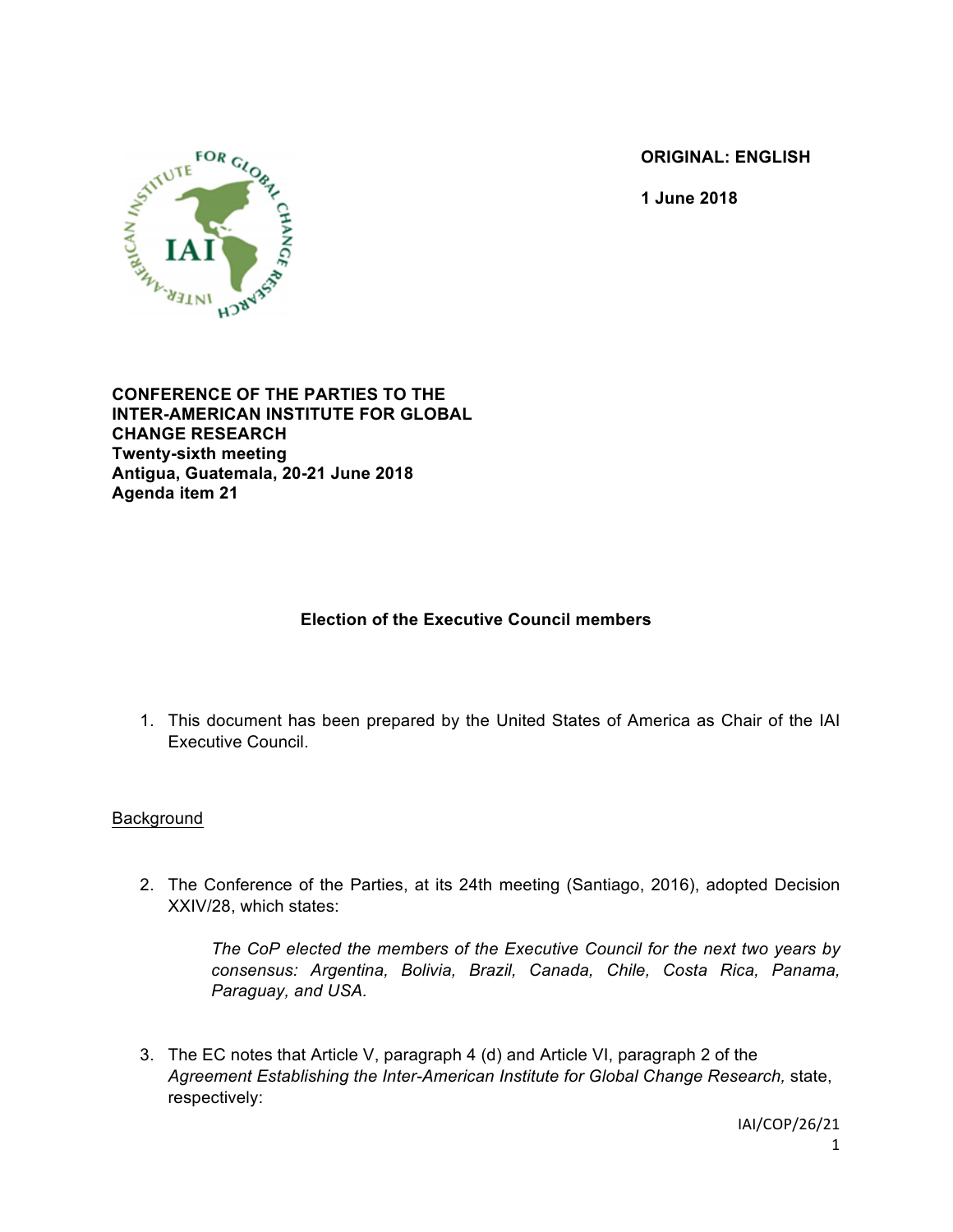*The Conference of the Parties shall elect the Members of the Executive Council and the members of the Advisory Committee, and the Director;*

*The Executive Council shall be composed of up to nine members elected by the Conference of the Parties for two-year terms, taking into account the need for balanced geographic representation.*

4. The Standing Rules of The Executive Council of (EC) are contained in the Annex to the present document.

# Election of Members to the Executive Council

- 5. The two-year terms for the nine Members of the Executive Council, including the Chair, expires on June 2018.
- 6. Parties are invited to consider nominations to serve as Members of the Executive Council. Parties may wish to take into account the need for balanced geographic representation in the Council.
- 7. Parties may wish to note that the Executive Council may act on behalf of the Conference of the Parties during the intersessional period.

# Recommendation

8. The Conference of the Parties is invited to elect, at its 26th meeting, nine members, including the Chair, of the Executive Council for the years 2018-2020, in accordance with Article V, paragraph 4(d) and Article VI, paragraph 2 of the *Agreement*.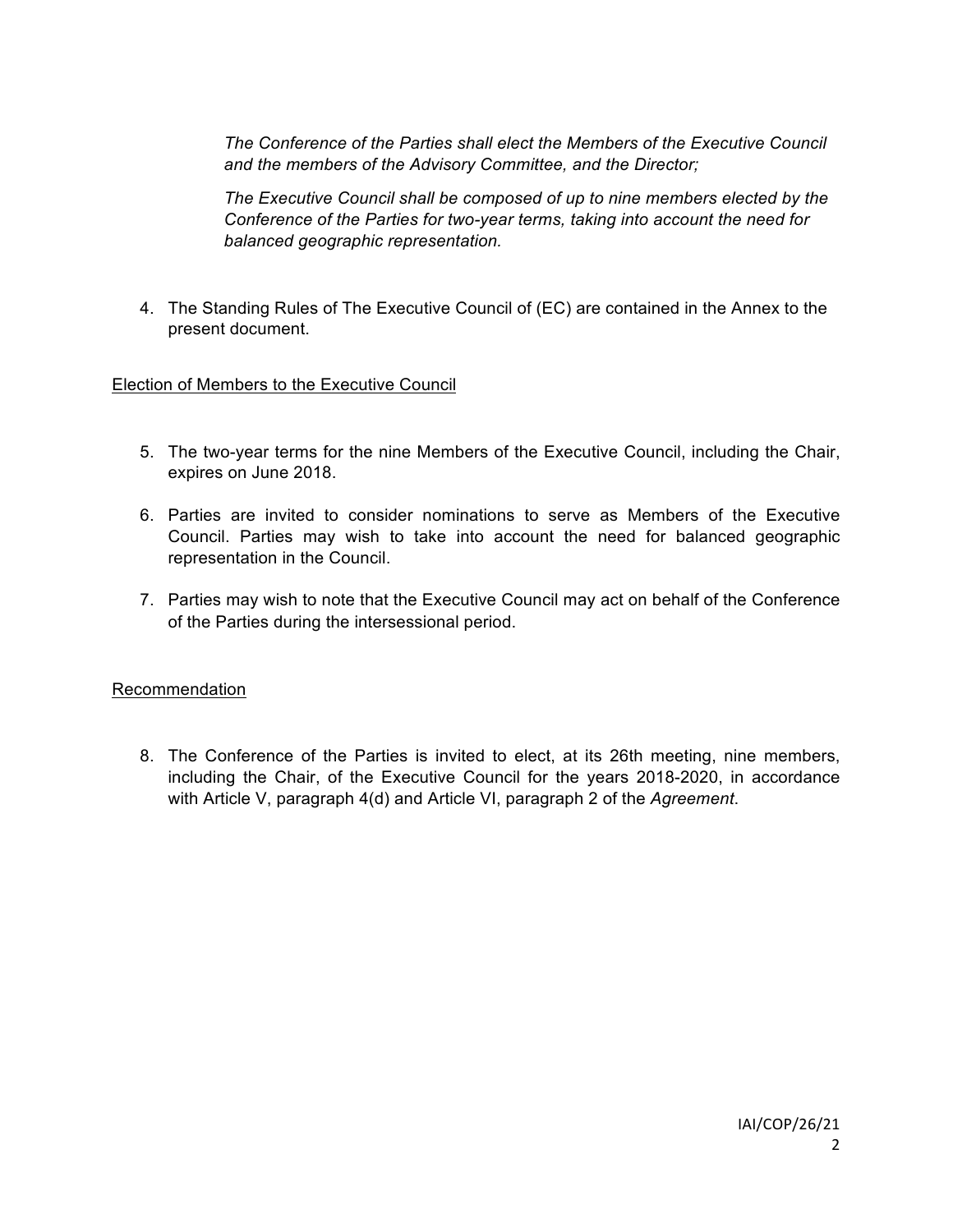Annex

# **STANDING RULES OF THE EXECUTIVE COUNCIL (EC) OF THE INTER-AMERICAN INSTITUTE FOR GLOBAL CHANGE RESEARCH**

# **(As approved by the CoP21, June 2013, Montevideo)**

# Table of Contents

| puboff                  |
|-------------------------|
| <b>Delete</b>           |
| puboff                  |
| <b>Delete</b><br>puboff |
| <b>Delete</b>           |
| puboff<br><b>Delete</b> |
| puboff                  |
| <b>Delete</b>           |
| puboff<br><b>Delete</b> |
| puboff                  |
| <b>Delete</b>           |
| puboff<br><b>Delete</b> |
| puboff                  |

**Delete** puboff **Delete** puboff **Delete** puboff **Delete**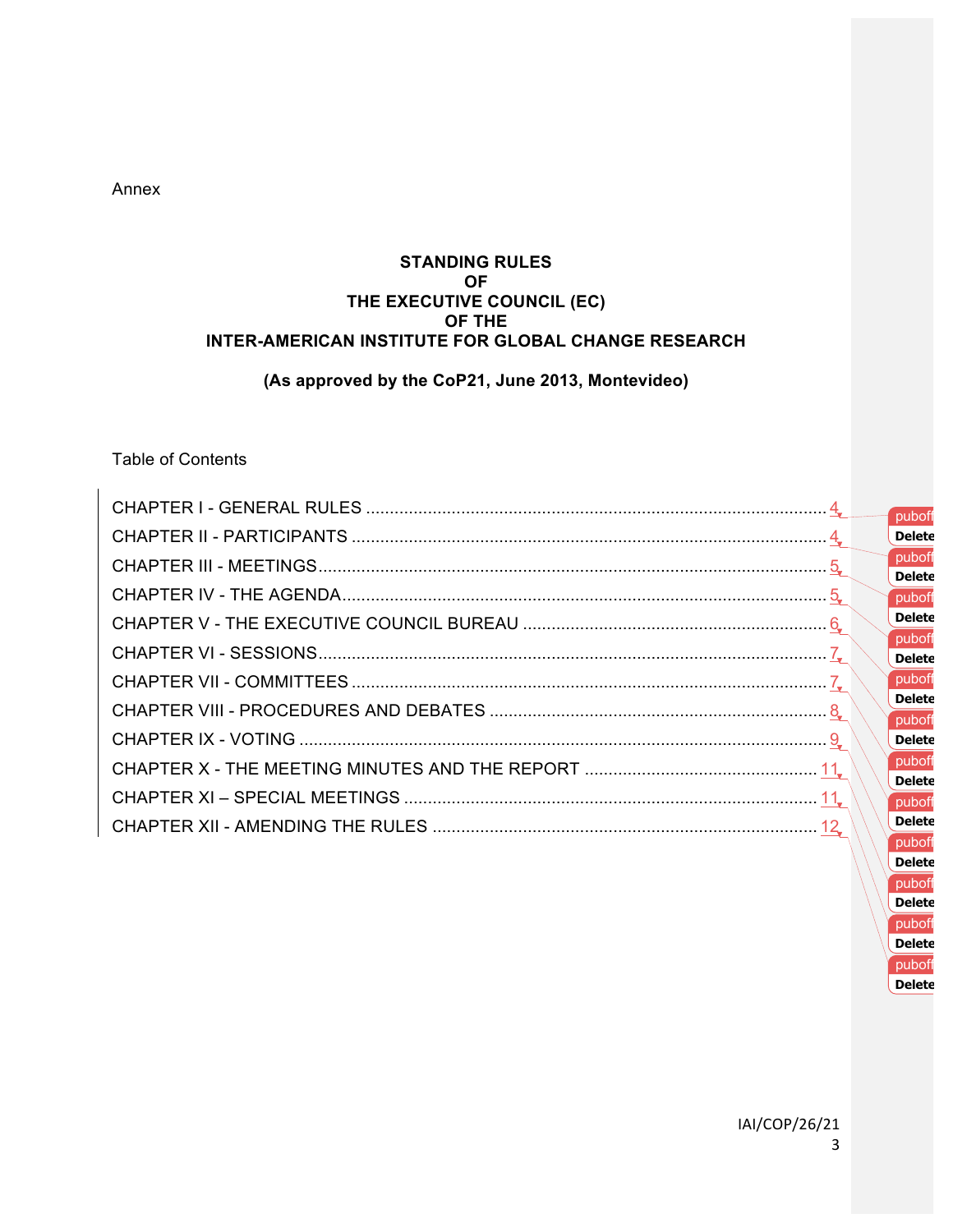# CHAPTER I - GENERAL RULES

#### Rule 1

The Executive Council shall be governed by the relevant provisions of the Agreement Establishing the Inter-American Institute for Global Change Research and of these Rules.

Rule 2

The Executive Council shall act on behalf of the Conference of the Parties between the sessions thereof as its executive organ.

CHAPTER II – PARTICIPANTS

# Rule 3

The Executive Council shall be composed of up to nine members elected by the Conference of the Parties for two-year terms, taking into account the need for balanced geographic representation.

Rule 4

Each Party elected to serve on the Executive Council can be represented on the Executive Council either by its Permanent Representative to the IAI; by a Representative diplomatically accredited to the Executive Council; or by a similarly accredited Alternate to such a Representative, as decided by the elected Party. For the Executive Council Meeting immediately following the Conference of the Parties at which a Party was elected to the Executive Council, it may also be represented by its diplomatically accredited Representative to that Conference of the Parties.

# Rule 5

Parties that are not on the Executive Council may send representatives to participate, with the right to speak, but without the right to vote, in sessions of the Council, its committees and working groups.

# Rule 6

The Parties' representatives sent as observers on behalf of the Parties shall be accredited by their governments by a notification to the Executive Director, who shall take the necessary measures to provide them with all the public documents that are distributed to members.

# Rule 7

The list of invitees to the meetings of the Executive Council, in their capacity as observers from States party to the Agreement but not members of the EC, or from national, regional, or international organizations, or as experts, shall be available to the accredited Parties.

# Rule 8

An observer may take the floor at an Executive Council Meeting only when the Chair invites him to do so; may not propose, second, or oppose motions; and shall not be entitled to vote.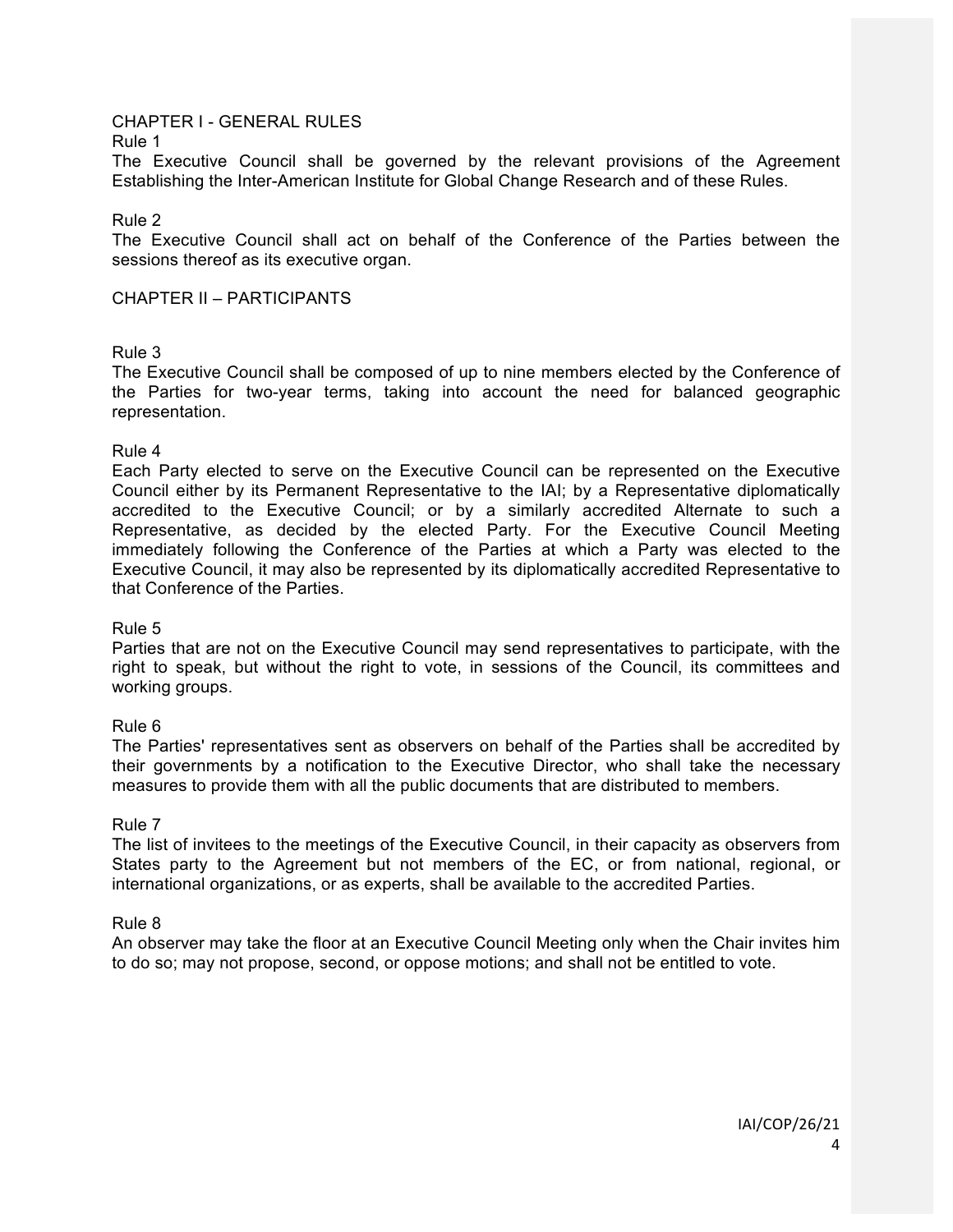# CHAPTER III – MEETINGS

# Rule 9

The Executive Council shall hold two regular meetings each year at the location of the Conference of the Parties, one immediately prior to the Conference of the Parties Meeting (pre-CoP Executive Council Meeting), and one immediately after (post-CoP Executive Council Meeting).

# Rule 10

The Executive Director and the appropriate representative of the host country shall extend joint invitations for the pre-CoP Executive Council Meeting to the Parties and all other expected participants no later than one-hundred-twenty (120) days prior to the starting date of the pre-CoP Executive Council Meeting. This invitation shall include a list of the key issues to be discussed, with the understanding that this list shall serve as the basis for the provisional agenda for the Executive Council as described in Rule 14.

#### Rule 11

The pre-CoP Executive Council Meeting shall review financial and budgetary matters and any pending items in preparation for the Conference of the Parties.

# Rule 12

The Directorate shall develop jointly with the Financial and Administrative Committee (Rule 30) the Plan and Budget for the following year, and make the draft Plan and Budget available to the Executive Council at least thirty (30) days prior to pre-CoP Executive Council Meeting. Executive Council Members shall be invited to comment on the draft Plan and Budget via e-mail within fifteen (15) days of this distribution of the plan and budget. Such comments will be included, as annotations to the proposed Plan and Budget to the pre-CoP Executive Council Meeting. The Executive Council shall make a recommendation concerning the Plan and Budget to the Conference of the Parties immediately following the pre-CoP Executive Council Meeting.

# Rule 13

The Executive Council will also meet briefly immediately after the Conference of the Parties. This Meeting shall have as its primary responsibilities the election of the Bureau (as called for in Chapter V) and the consideration of resolutions and actions from the Conference of the Parties to enable the IAI to conduct its intercessional activities in accordance with the decisions of the Conference of the Parties. The Executive Director shall, within one day of the end of the Conference of the Parties, transmit to the post-CoP Executive Council Meeting the Resolutions and other decisions and results of the Conference of the Parties just completed.

# CHAPTER IV - THE AGENDA

# Rule 14

The provisional agenda for each Meeting shall be prepared by the Executive Director in consultation with the Chair of the Executive Council taking into account the decisions of the previous Meeting, the recommendations from the Conference of the Parties, and proposals of the Parties. This provisional agenda shall be made available to the Parties and other participants, together with supporting background documentation sufficient for the analysis of the agenda, at least thirty (30) days before the date of the Meeting. The provisional agenda for the post-CoP Executive Council Meeting should be revised, if and as necessary, by the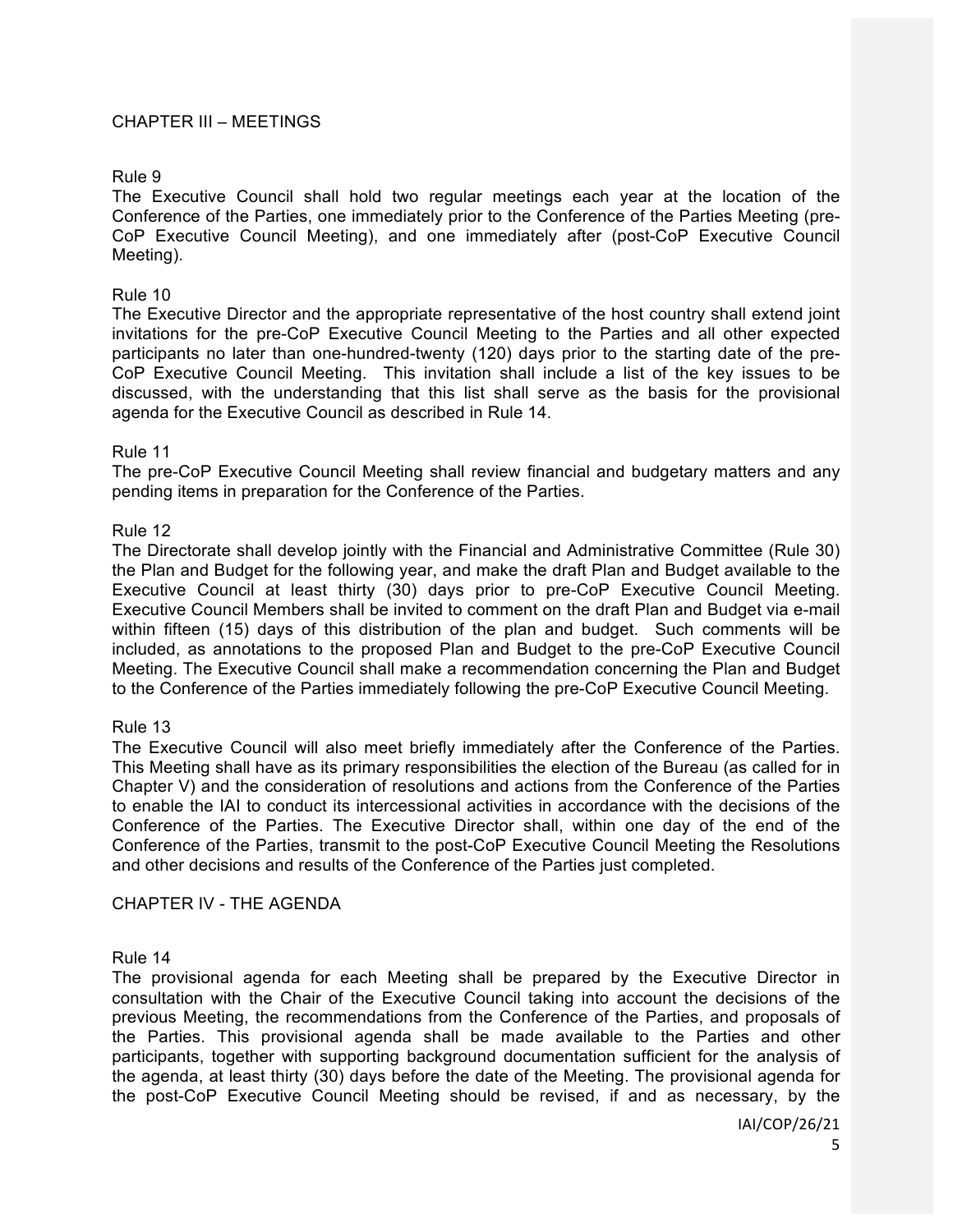Executive Director and should be distributed to the Parties and other participants immediately after the adjournment of the Conference of the Parties.

Rule 15

The provisional agenda of each Meeting shall include the following:

(a) Matters which the Executive Council must settle and about which the Conference of the Parties should be informed;

(b) Topics, reports, and studies agreed upon or requested by the Conference of the Parties at previous meetings;

(c) Items of business which the Executive Council has agreed to include; and

(d) Items proposed by the Parties.

# Rule 16

The proposal to include an item of business on the provisional agenda shall be supported by a working document, which shall serve as a basis for discussion. The Executive Director shall be responsible for receiving, translating, and posting these documents.

# Rule 17

The provisional agenda of each Meeting shall be submitted for the consideration of the Executive Council at the first plenary session of the Meeting. Rule 18

The Executive Director shall notify the Executive Council regarding the potential programmatic, administrative, and financial implications of the agenda items.

Rule 19

Once the final agenda has been approved, only business considered urgent and important may be added only through approval by a majority vote of the Parties of the Executive Council.

# CHAPTER V - THE EXECUTIVE COUNCIL BUREAU

# Rule 20

The Bureau of the Executive Council shall be composed of a Chair; of a first and a second Vice-Chair, who will be elected for a period of two years; and of the Executive Director of the Institute as ex-officio Secretary of the Executive Council.

# Rule 21

If a vacancy occurs in the Bureau, its remaining Members should change position(s) as appropriate. The Chair (or Acting Chair) with the support of the Executive Director shall consult with the Executive Council to obtain their approval for a new Member to be elected to serve as Acting Second Vice-Chair of the Bureau to complete the unexpired term of the vacated Bureau Member.

# Rule 22

The Chair and the Vice-Chairs shall be elected by the Executive Council as the Executive Council's first item of business in its post-CoP Meeting. The Chair and Vice-Chairs shall be elected separately. Each Party Member of the Executive Council shall vote for only one candidate for each position to be filled.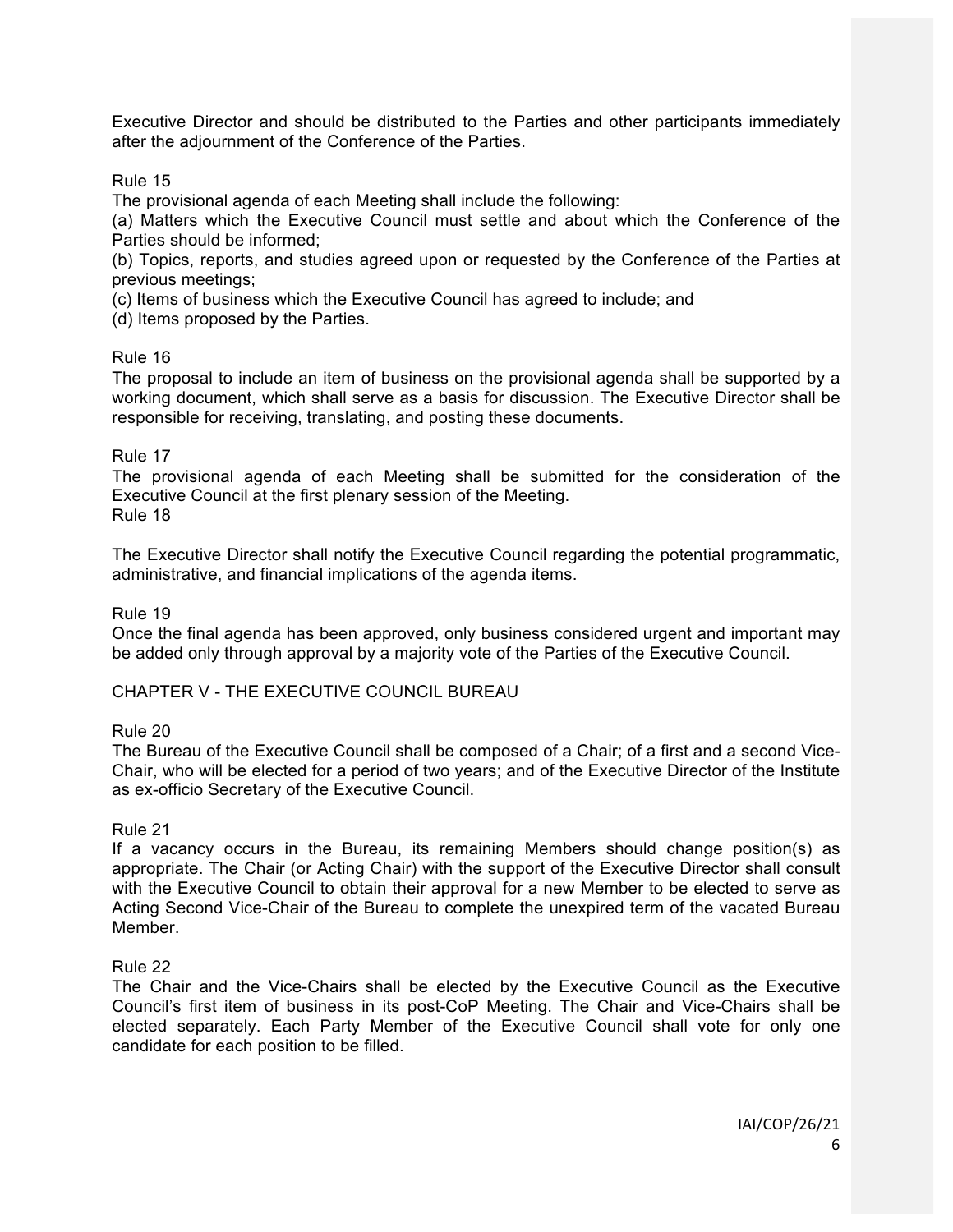The election of the Chair and the Vice-Chairs is of an individual person. If a Party which substitutes its representative who has been elected to the position of Chair or Vice-Chair, the position must be vacated and Rule 21 will be applied.

#### CHAPTER VI – SESSIONS

#### Rule 24 Meetings of the Executive Council shall be open, unless otherwise decided.

# Rule 25

Plenary sessions shall require the presence of a quorum of one-half of the members. In the event that the quorum is upset, all decisions/actions taken by the Executive Council shall be considered as provisional until consent of a majority of the Parties on the Executive Council is obtained by signed correspondence.

# CHAPTER VII – COMMITTEES

#### Rule 26

The Executive Council may establish any ad hoc Sessional Committee and designate its Chair as it deems necessary; determine its composition; assign to it specific tasks; and establish a deadline for it to complete its work. All EC Members may participate in such a Sessional Committee. The Executive Council or a Sessional Committee it establishes may invite the Executive Director; members of the Directorate staff; representatives of other committees and/or observers to participate in the work of the Sessional Committee.

#### Rule 27

The Executive Council may establish any ad hoc Advisory Committee and designate its Chair, as it deems necessary; determine its initial composition; assign to it specific tasks; and establish a deadline(s) for it to complete its work at which its term ends. All EC Members may participate in such an Advisory Committee. The Executive Council or an Advisory Committee it establishes may also augment the Advisory Committee's initial membership by inviting other EC Members; other Parties; the Executive Director; members of the Directorate staff; and/or experts to participate in the work of the Advisory Committee.

# Rule 28

Advisory Committees shall carry out their work by electronic correspondence, insofar as possible.

#### Rule 29

Advisory Committees shall throughout their terms maintain communications with the Executive Council Bureau and the Executive Director.

#### Rule 30

The Executive Council shall elect a Financial and Administrative Committee. Members shall be elected for a renewable term of two years. The Financial and Administrative Committee develops its own charter for approval by the Executive Council.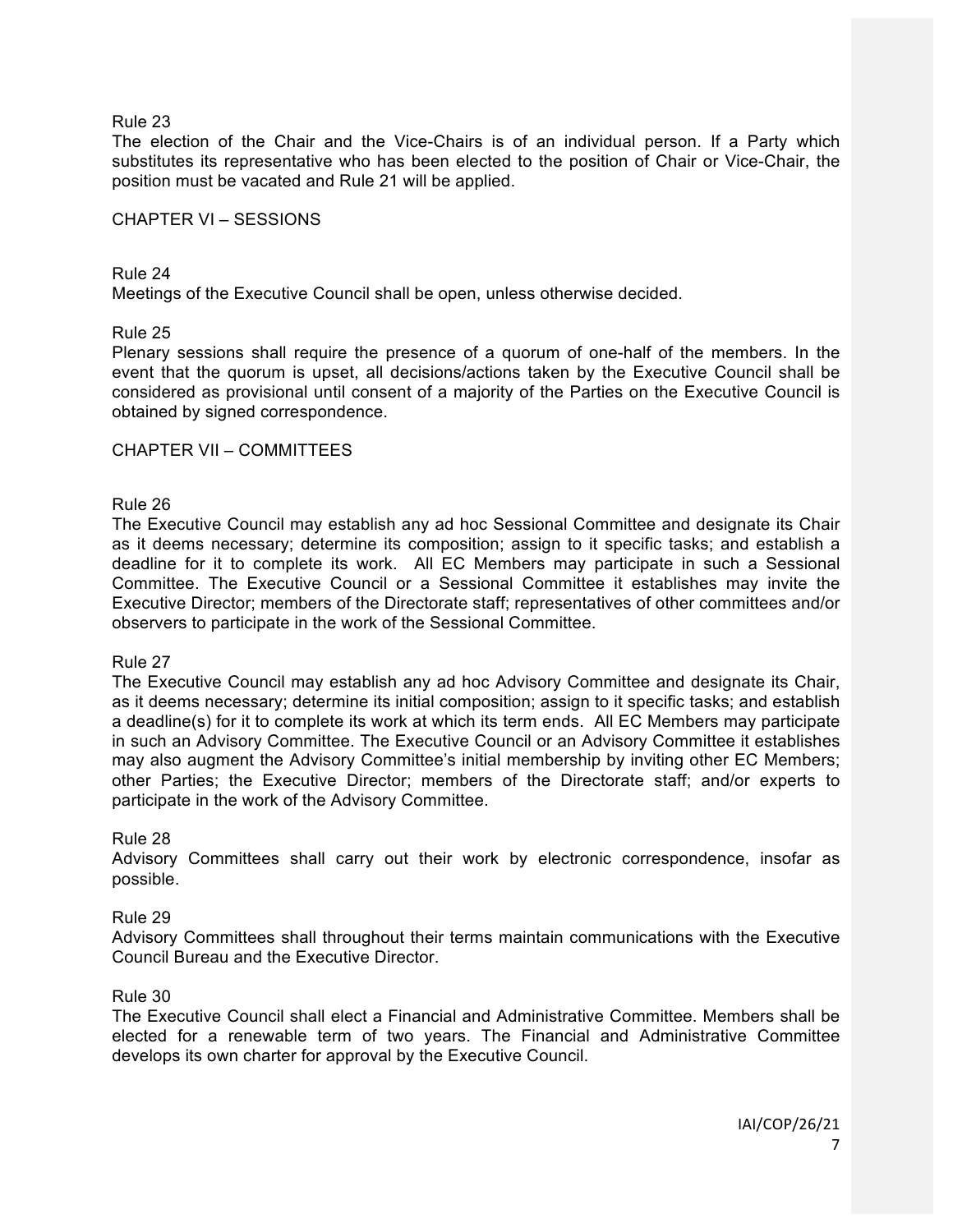The Executive Council shall elect a Credentials Committee, comprised of three Parties, who shall serve for a period of two years.

# Rule 32

A Committee shall submit its report to the Executive Council and make it available to the Directorate in accordance with the deadline(s) established above.

# Rule 33

The activities of Committees shall be guided by the Rules and Procedures of the Executive Council unless the EC specifies otherwise.

# CHAPTER VIII - PROCEDURES AND DEBATES

# Rule 34

The Chair of the Executive Council shall be authorized to open and close the meetings, lead the discussions, ensure observance of the provisions of the Agreement and of these Rules, grant permission to take the floor, put items of business to a vote, and announce decisions. The Chair shall ensure that order is maintained at the sessions. The Chair shall rule on points of order and shall, in particular, be authorized to propose the postponement or closure of a debate, or the postponement or suspension of the sessions. The Chair shall also set the timetable of the sessions in accordance with the approved agenda of the Meeting.

# Rule 35

When the individual chairing a session wishes to participate in a debate on an item on business, the individual must pass the Chairmanship to the appropriate individual in accordance with Rule 20.

# Rule 36

If an item of business included on the overall agenda, but not on the agenda for the particular session, is submitted for consideration, the Parties of the Executive Council in attendance shall decide immediately by a majority vote whether to discuss it.

# Rule 37

While a proposal is under consideration, proposals to amend it may be submitted. A motion shall be considered an amendment only when it adds, deletes, or changes part of the proposal. Motions that completely replace the original proposal or have no clear relationship therewith shall be considered separate proposals, rather than amendments. The proposed amendment that differs most from the original shall be considered first.

# Rule 38

A proposal or an amendment to a proposal may be withdrawn by its original sponsor before being put to a vote.

# Rule 39

While an item of business is being discussed, any Representative may raise a point of order, which shall be decided upon immediately by the Chair, whose decision may be appealed. In such cases, the appeal shall be put to a vote immediately, the results of which shall govern.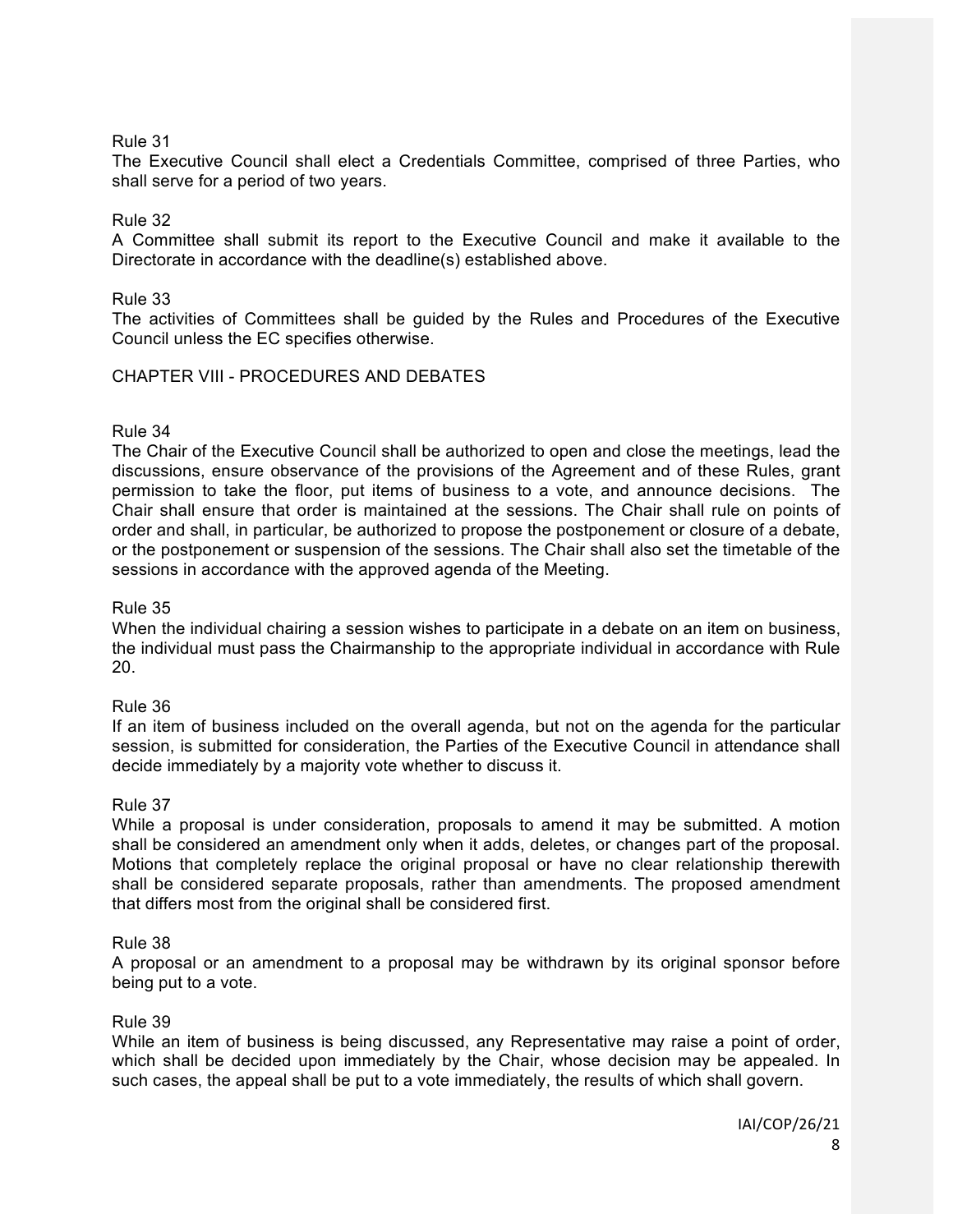A representative who raises a point of order may not speak to the substance of the matter under discussion.

# Rule 41

While any item of business is being discussed, any Representative may propose that the discussion be postponed until an agreed-upon date and time. This proposal shall not be debated, but shall be put to a vote immediately. If approved, the date and time when the debate is to resume shall be scheduled.

# Rule 42

The Chair or any Representative may propose that the debate be closed when he/she considers the matter to have been discussed sufficiently. If this motion is opposed, the Chair shall give the floor to one Representative in favor and one against, who shall be allowed no more than five minutes each to speak. The matter shall then be put to a vote.

# Rule 43

During the discussion of an item of business, the Chair or any Representative may propose that the session be suspended or adjourned. The proposal shall be put to a vote immediately without debate.

# Rule 44

With the exception of motions regarding points of order, the following procedural motions shall take precedence, in the order indicated below, over other proposals or motions submitted:

(a) Postponement of the session;

(b) Suspension of the session;

(c) Postponement of debate on the item under discussion;

(d) Closure of debate on the item under discussion.

# Rule 45

In order to reconsider a decision adopted by the Executive Council, the appropriate motion shall be approved by a two-thirds vote of the Parties of the Executive Council.

# Rule 46

Working documents, decisions, recommendations, agreements, minutes, and reports of the Executive Council shall be distributed in at least two of the official languages of the IAI.

# CHAPTER IX – VOTING

# Rule 47

Each Party of the Executive Council is entitled to one vote. Votes shall be cast by a show of hands, by roll call or by secret ballot.

# Rule 48

Decisions of the Executive Council shall be normally made by consensus. In case consensus is not reached, decisions shall be made by a majority vote of the Parties of the Executive Council in attendance.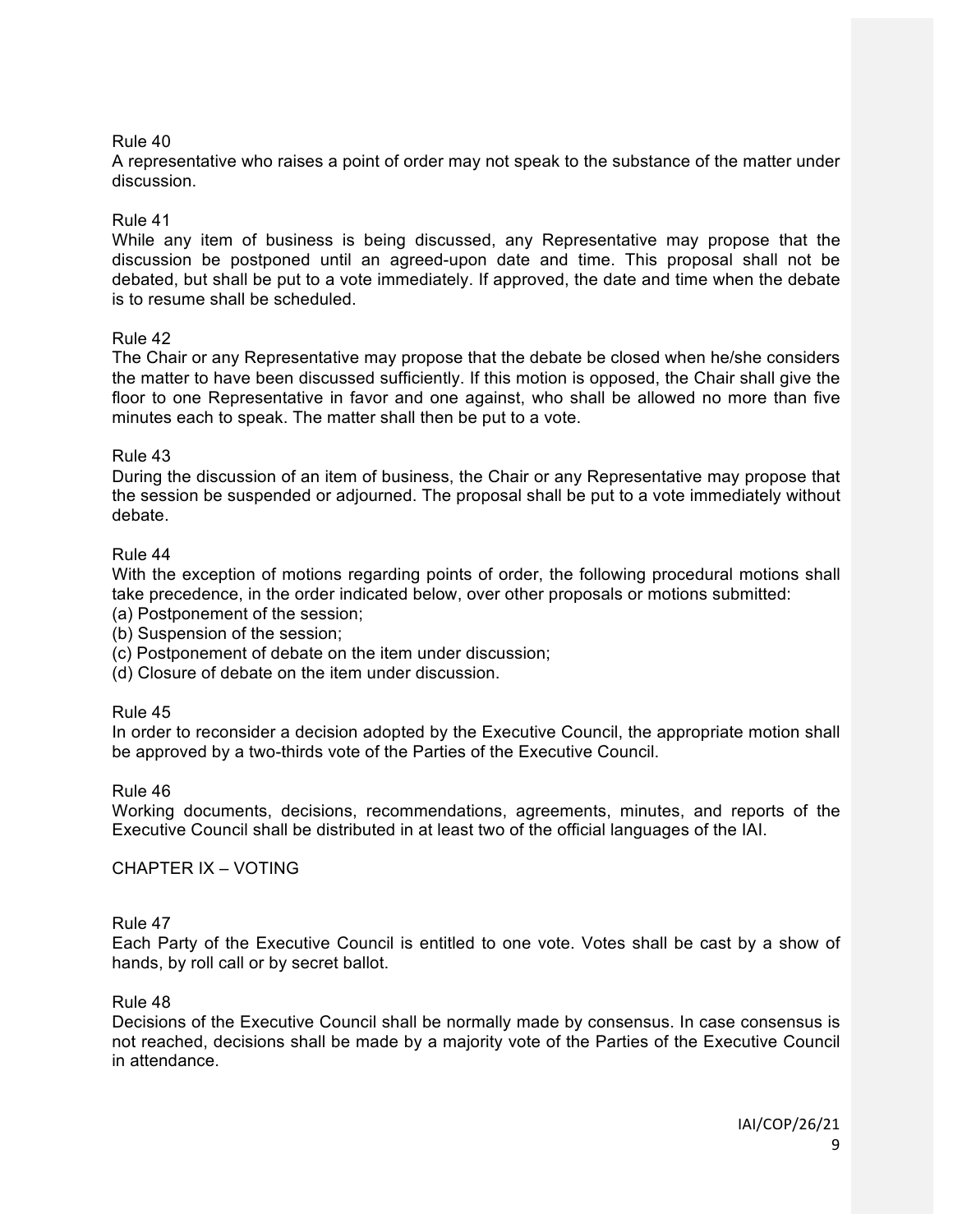Ordinary votes shall be cast by a show of hands. When any Representative requests a roll-call vote, voting shall proceed in the order in which the Parties notified the Depository. The vote of each Representative participating in the roll-call vote shall be noted for the record in the minutes of the session.

# Rule 50

When the voting does not result in enough candidates being elected to fill all of the vacancies, a runoff election shall be held from the remaining candidates eliminating from the ballot the candidates with the lowest number of votes, but retaining two candidates more than the number of vacancies to be filled.

# Rule 51

When it becomes necessary to choose between candidates who have received the same number of votes, a second round of voting shall be conducted among the tied candidates.

# Rule 52

When votes are cast by secret ballot, the Chair of the Executive Council shall designate two Representatives to serve as tellers, who, when the balloting is for an election, shall be individuals not directly involved therein. The tellers shall be responsible for monitoring the voting, counting the ballots, deciding when a vote is null and void, and certifying the results of the voting.

# Rule 53

Once debate has been closed, votes shall be cast immediately on the proposals submitted, with the corresponding amendments, where appropriate.

# Rule 54

Proposals shall be put to a vote in the order in which they were submitted, except when otherwise stipulated by the Executive Council.

# Rule 55

Amendments shall be submitted for discussion and shall be put to a vote prior to voting on the proposal they are designed to amend.

# Rule 56

Any member may propose that portions of a proposal, document, or amendment be voted on individually. If there are any objections to the request for a division, the request shall be put to a vote. Permission to speak regarding the request for division shall be granted to only one speaker in favor and one opposing speaker. If the request for division is approved, the portions of the proposal, document, or amendment that have been approved individually shall be put to a vote in their entirety. If all portions of the proposal, document, or amendment have been rejected, the proposal, document, or amendment shall be regarded as having been rejected in its entirety.

# Rule 57

Once voting has begun, no Representative may interrupt it, except to raise a point of order concerning the manner in which the voting is being conducted. The voting shall end when the Chair has announced the results thereof.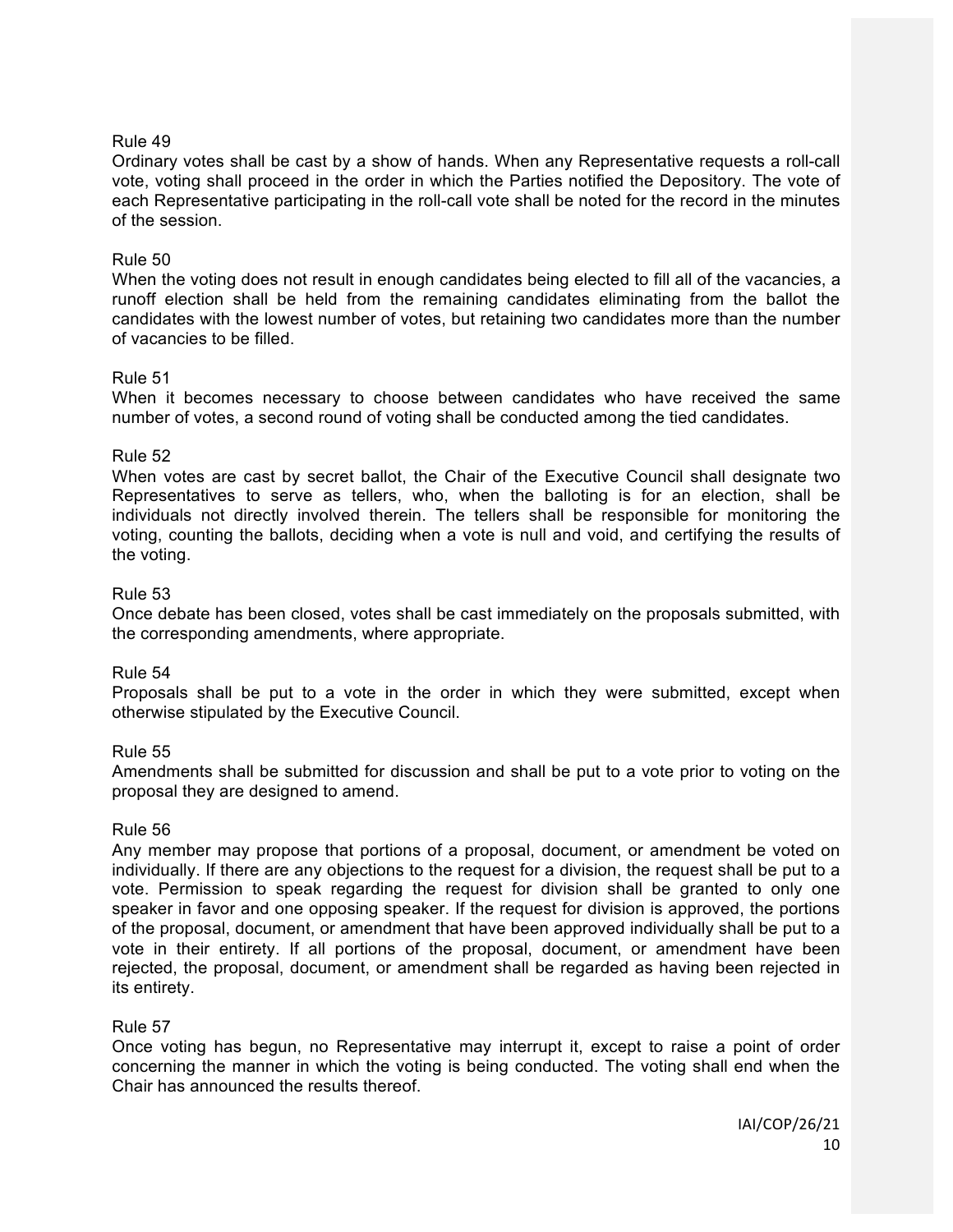Once the voting has ended, any representative may ask for the floor to explain or justify his/her vote, for a period not to exceed five minutes.

# Rule 59

The Chair may avail himself/herself of the procedure of voting by correspondence to decide on urgent business, except in instances where a secret ballot is necessary. Voting may be requested on the item of business in question only after two-thirds of the Parties of the Executive Council have expressly indicated their agreement with the correspondence procedure.

# Rule 60

Having obtained consent according to Rule 59 of these Rules, the Executive Director shall solicit a vote of the member Parties of the Executive Council and shall inform them of the deadline for receiving the votes. Once the established period has expired, the Executive Director shall tally the votes and report the result to the Parties.

# CHAPTER X - THE MEETING MINUTES AND THE REPORT

# Rule 61

Before a day's session, the Secretary shall produce a list summarizing the actions taken at the previous day's session for approval by the Executive Council. The list of actions for the last day of the Meeting shall be approved before the close of the last session of the Meeting.

# Rule 62

The resolutions of the Conference of the Parties shall be signed by the Bureau of the Executive Council.

# Rule 63

The Meeting Reports of the two Executive Council Meetings preceding and following the Conference of the Parties shall contain all the approved resolutions, the action lists for each day, the minutes of the Executive Council and the annexes, and shall be prepared by the Directorate; posted for review and comment by meeting participants; and then approved, with any changes needed, at the beginning of the next pre-CoP Executive Council Meeting.

# CHAPTER XI – SPECIAL MEETINGS

# Rule 64

The Executive Council, in special instances and at the request of one or more Parties, may hold Special Meetings. These meetings may be held with two-thirds or more favorable vote. If the Executive Council is not in session, the Executive Director shall consult the Parties by correspondence regarding such requests and shall convene such meetings if at least two-thirds of the Executive Council members agree.

Rule 65